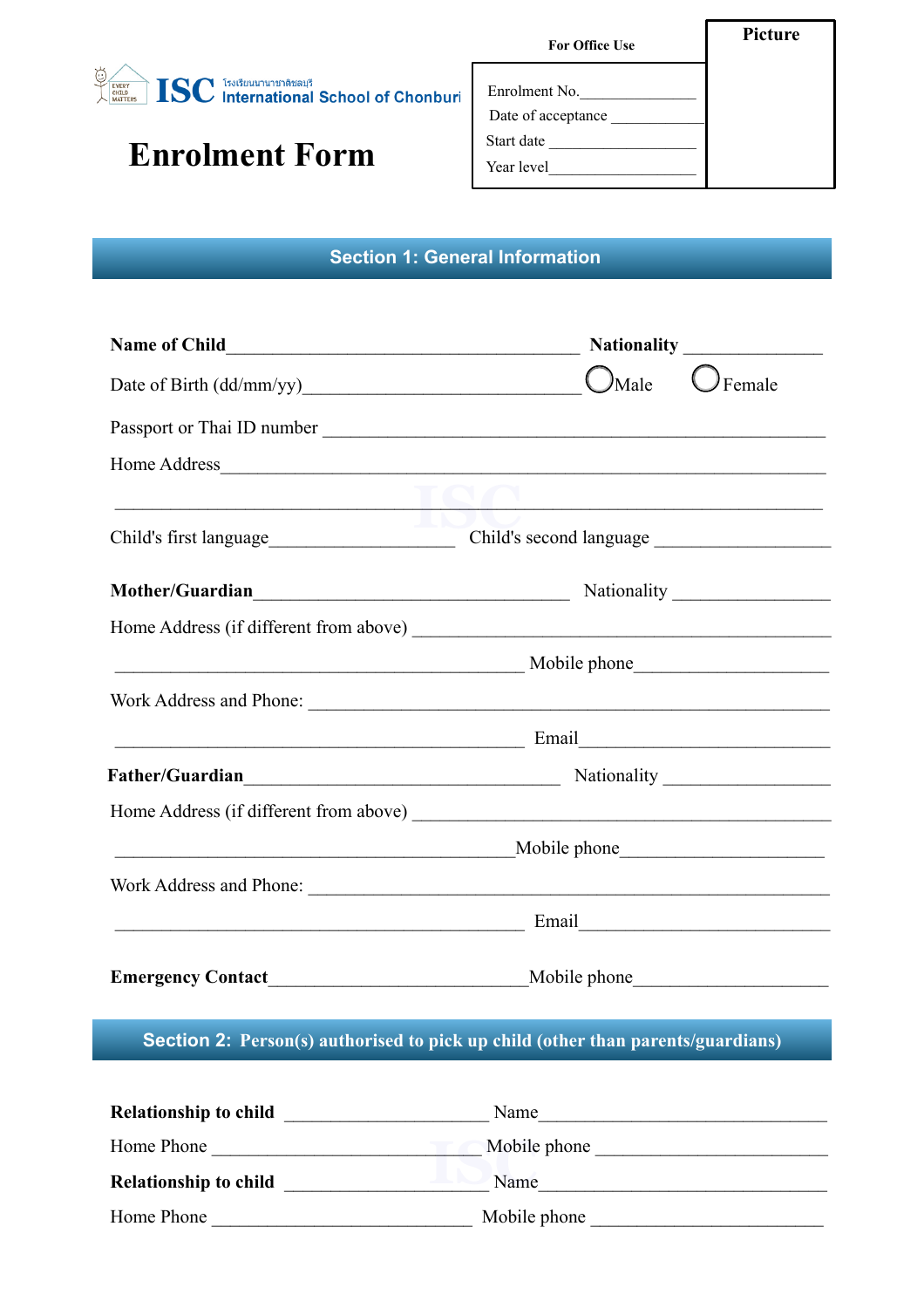## **Section 3: Previous School(s) Attendance Record (if applicable)**

| <b>Name of School</b>                                                                             | Country  | From<br>Month/Year | <b>To</b><br><b>Month/Year</b>          | Year/Grade level | Age |
|---------------------------------------------------------------------------------------------------|----------|--------------------|-----------------------------------------|------------------|-----|
|                                                                                                   |          |                    |                                         |                  |     |
|                                                                                                   |          |                    |                                         |                  |     |
|                                                                                                   |          |                    |                                         |                  |     |
| English proficiency of your child                                                                 |          |                    |                                         |                  |     |
| No English                                                                                        | Beginner |                    | Average                                 | Good             |     |
| Does your child have any special needs or require learning support?                               |          |                    |                                         |                  |     |
| No                                                                                                |          |                    |                                         |                  |     |
| $Yes - Please explain$                                                                            |          |                    |                                         |                  |     |
|                                                                                                   |          |                    |                                         |                  |     |
|                                                                                                   |          |                    |                                         |                  |     |
|                                                                                                   |          |                    | <b>Section 4: Financial Information</b> |                  |     |
|                                                                                                   |          |                    |                                         |                  |     |
| <b>Address for sending invoices :</b>                                                             |          |                    |                                         |                  |     |
| Home address                                                                                      | mother   | or                 | father                                  |                  |     |
| mother<br>father<br>Work address<br><b>or</b>                                                     |          |                    |                                         |                  |     |
|                                                                                                   |          |                    |                                         |                  |     |
| Name of person/company invoice should be made out to                                              |          |                    |                                         |                  |     |
| Name:                                                                                             |          |                    |                                         |                  |     |
| Payments remitted from $\bigcirc$ Overseas or $\bigcirc$ within Thailand                          |          |                    |                                         |                  |     |
| Please note: If a company, or an organisation, is supporting the payment of school fee, a letter, |          |                    |                                         |                  |     |
| from said company, or organisation, is required clearly accepting responsibility for payment.     |          |                    |                                         |                  |     |
| The letter needs to include the name/s of child/ren. For payments from overseas an additional     |          |                    |                                         |                  |     |

USD 20 will be added to the invoice for bank fees.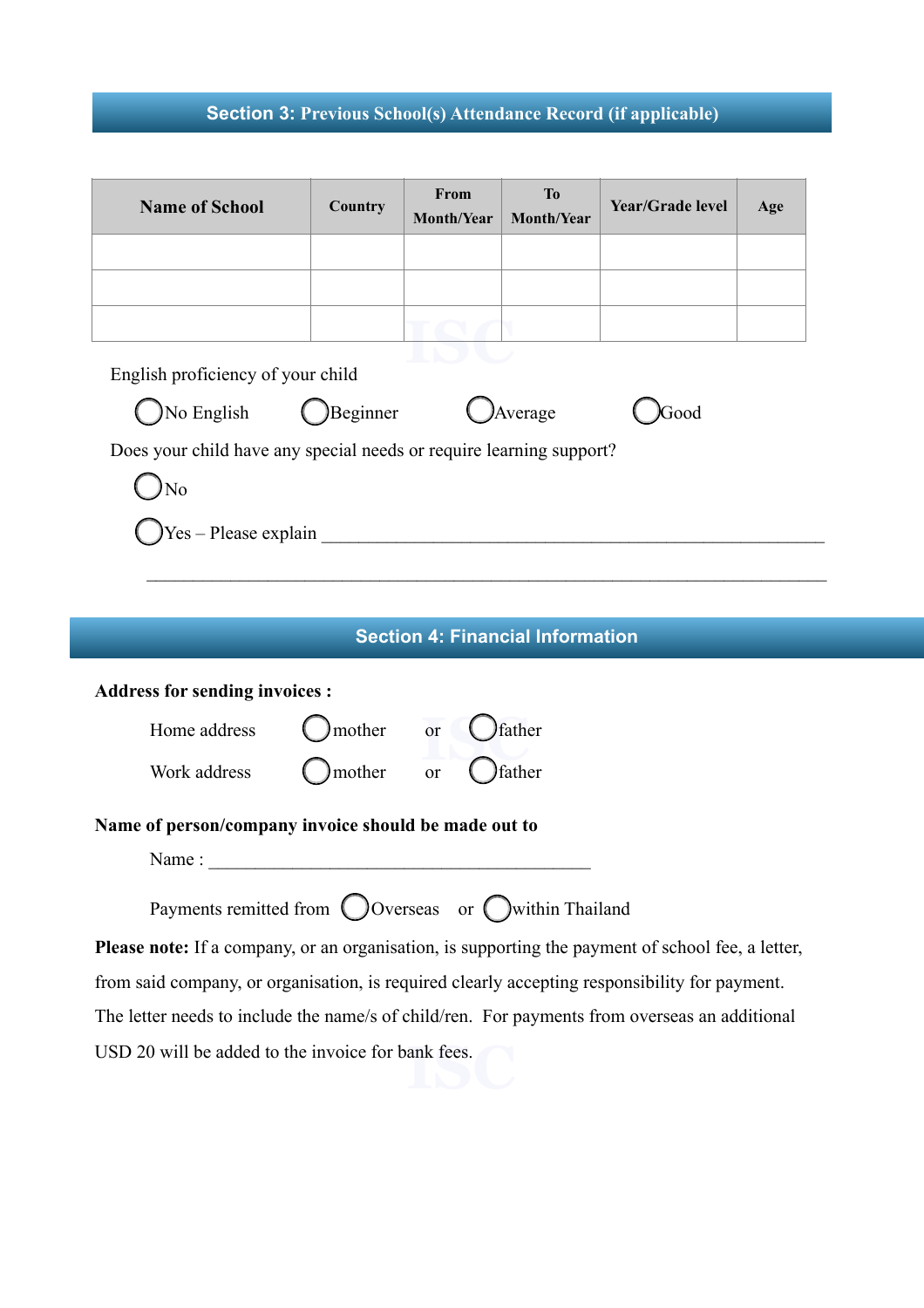## **Section 5: Medical Information**

| <b>General Information</b>    |    |
|-------------------------------|----|
| Child's Height:               | cm |
| Child's Weight:               | kg |
| <b>Student Health History</b> |    |
| Child's Doctor                |    |

Hospital **\_\_\_\_\_\_\_\_\_\_\_\_\_\_\_\_\_\_\_\_\_\_\_\_\_\_\_\_\_\_\_\_\_\_\_\_**

Has your child experienced any of the following?

| Please put (X) if your child ever had                                                                                                                                                      |                |     |                                                                                                                                                                                                                                      |  |
|--------------------------------------------------------------------------------------------------------------------------------------------------------------------------------------------|----------------|-----|--------------------------------------------------------------------------------------------------------------------------------------------------------------------------------------------------------------------------------------|--|
| Measles                                                                                                                                                                                    | Tuberculosis   |     | Typhoid                                                                                                                                                                                                                              |  |
| Chicken Pox                                                                                                                                                                                | Epilepsy       |     | Pertussis                                                                                                                                                                                                                            |  |
| <b>Mumps</b>                                                                                                                                                                               | Anemia         |     | Influenza                                                                                                                                                                                                                            |  |
| Asthma                                                                                                                                                                                     | Diphtheria     |     | Goiter                                                                                                                                                                                                                               |  |
| Congenital Disease(s)                                                                                                                                                                      | N <sub>o</sub> | Yes | Please specify <b>Exercise 2.1 and 2.1 and 2.1 and 2.1 and 2.1 and 2.1 and 2.1 and 2.1 and 2.1 and 2.1 and 2.1 and 2.1 and 2.1 and 2.1 and 2.1 and 2.1 and 2.1 and 2.1 and 2.1 and 2.1 and 2.1 and 2.1 and 2.1 and 2.1 and 2.1 a</b> |  |
| <b>Medications Allergy</b>                                                                                                                                                                 | N <sub>o</sub> | Yes |                                                                                                                                                                                                                                      |  |
| Food Allergy                                                                                                                                                                               | N <sub>o</sub> | Yes |                                                                                                                                                                                                                                      |  |
| Surgery                                                                                                                                                                                    | N <sub>0</sub> | Yes |                                                                                                                                                                                                                                      |  |
| Serious Accident                                                                                                                                                                           | N <sub>0</sub> | Yes |                                                                                                                                                                                                                                      |  |
| 1. Has your child taken all the required vaccinations from birth?<br>(Please attach photocopy of your child's immunisation record)<br>2. Does child wear eye glasses? $\bigcirc$ Yes<br>No |                |     |                                                                                                                                                                                                                                      |  |
| If yes, please state the reason<br>3. Please specify any kind of food that your child cannot eat.<br>Yes<br>No                                                                             |                |     |                                                                                                                                                                                                                                      |  |
| If yes, please state the reason<br><u> 1980 - Jan Samuel Barbara, margaret e</u> n 1980 eta 1980 eta 1980 eta 1980 eta 1980 eta 1980 eta 1980 eta 1980 e                                   |                |     |                                                                                                                                                                                                                                      |  |

 $\_$  , and the contribution of the contribution of the contribution of the contribution of  $\mathcal{L}_\mathcal{A}$